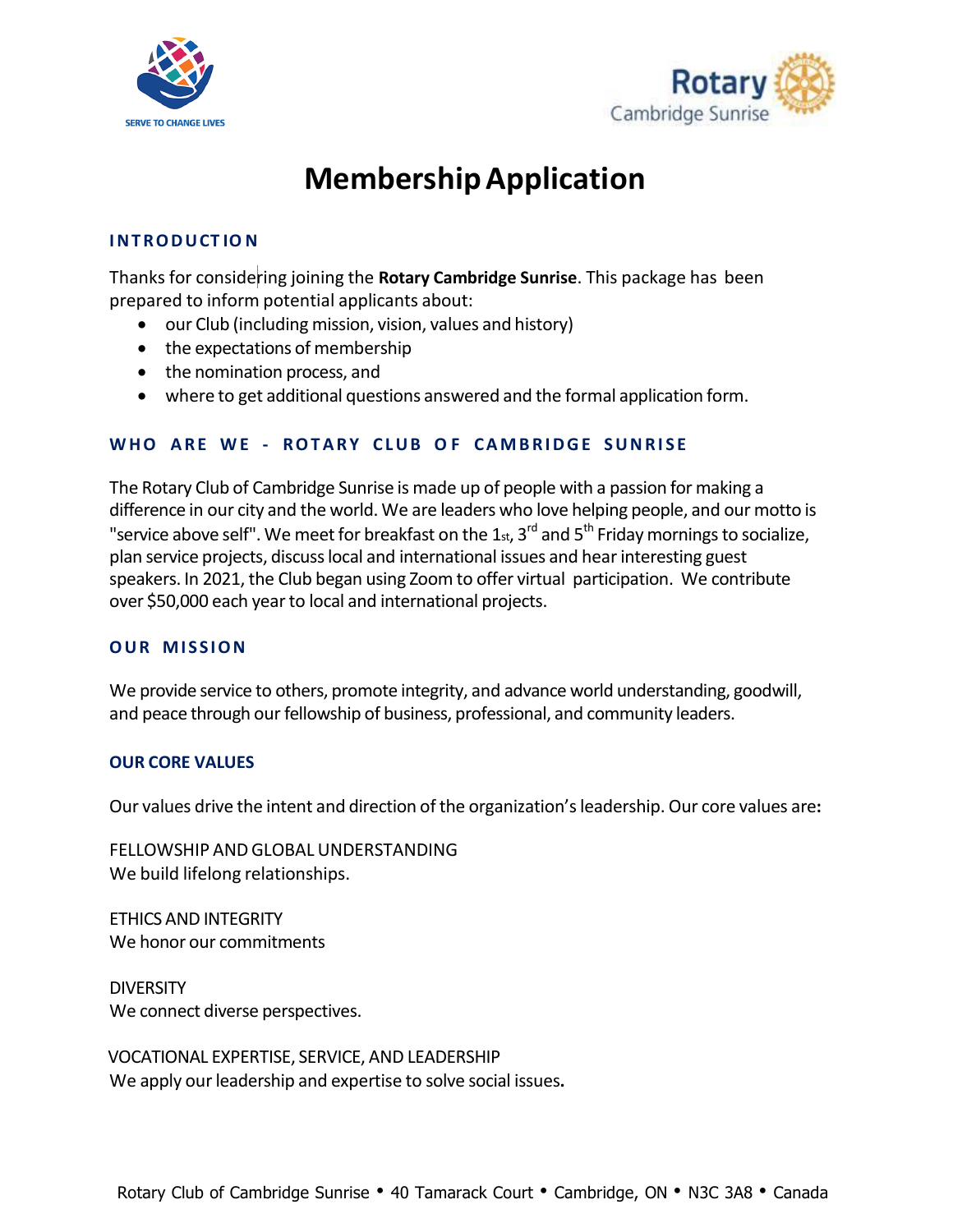#### **V I S ION S TA T E MENT – ROT A RY C LUB OF CA MB RIDGE SUNRI S E**

*We are neighbours, friends, and community leaders who come together to create positive, lasting change in Cambridge and around the world.*

#### **MI S S ION STAT E MENT O F ROTA R Y INT E RNAT IONA L**

The mission of Rotary International is to support its member clubs in fulfilling the Object of Rotary by:

- Fostering unity among member clubs
- Strengthening and expanding Rotary around the world
- Communicating worldwide the work of Rotary
- Providing a system of international administration

#### **OUR HI STORY**

The Rotary Club of Cambridge Sunrise wasfounded in 1995. We are actively involved with local and international projects. Our members work diligently to raise money in the community and unselfishly dedicate theirtime forthe betterment of humanity.

We meet on Friday mornings at 7:15 a.m. at the Galt Country Club to enjoy breakfast together, discuss community affairs, network and socialize. We have dynamic and informative guest speakers and on occasion a prominent figure, government official, or interesting personality attends our meetings.

Rotary began in 1905 and is an organization of service clubs known as Rotary Clubs located all overthe world. It is a secular organization open to everyone regardless of ethnicity, gender, or political preference. There are 33,000 clubs and over 1.2 million members worldwide. Members typicallymeet weekly for breakfast, lunch or dinnerto socialize and to work on service goals.

The stated purpose of the organization is to bring together business, professional and community leaders to provide humanitarian service, encourage high ethical standards in all vocations, and build goodwill and peace in the world.

Rotary International's motto is "*Service above Self*", and its secondary motto is "*They profit most who serve best*."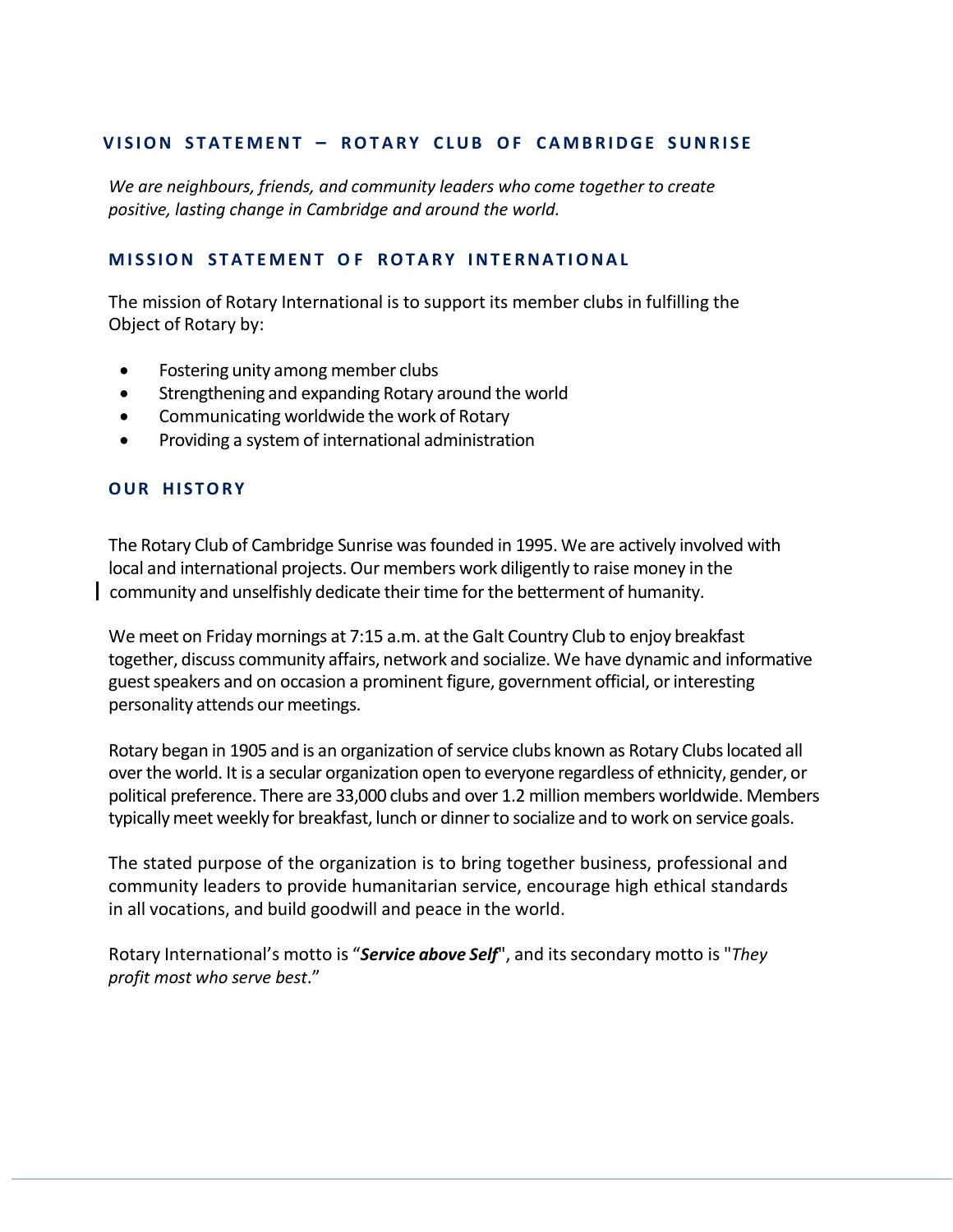## **C RI T E RIA FOR MEMB E RSHI P**

The Rotary Club of Cambridge Sunrise is looking for people who will help to make the world a better place and who:

- 1. live or work within the vicinity of the club or surrounding area.
- 2. hold (or be retired from) a professional, proprietary, executive, managerial, or community position.
- 3. will ensure dues are paid each quarter; total semi-annual dues are  $$100.00$  ( $$100 \times 2$ ) times per year = \$200 total per year). In addition, Club members receive a Club Social Membership to the Galt Country Club, and will be billed directly for any dining fees. They may also use the Club facilities in accordance with the Galt Country Club membership terms and conditions(Visit: *www.galtcountryclub.com* for details of the Galt Country Club. In 2021, the fees are \$118 per year), plus annual spending minimums are \$361 per year.
- 4. will complete a criminal record check prior to induction into the club (if you live in Waterloo Region, you need to complete the application online or contact Waterloo Regional Police for records check).

Use this Link to complete the form:

[https://recordcheck.wrps.on.ca/live/ClientPages/RecordCheck.aspx?Type=VSC&](https://recordcheck.wrps.on.ca/live/ClientPages/RecordCheck.aspx?Type=VSC&Agency=Cambridge%20Sunrise%20Rotary%20Volunteer&Reason=Volunteer&Description=Vulnerable%20Seniors%20And%20Youth&Responsibilities=Work%20with%20children%20youth%20and%20seniors%20independently) [Agency=Cambridge%20Sunrise%20Rotary%20Volunteer&Reason=Volunteer&De](https://recordcheck.wrps.on.ca/live/ClientPages/RecordCheck.aspx?Type=VSC&Agency=Cambridge%20Sunrise%20Rotary%20Volunteer&Reason=Volunteer&Description=Vulnerable%20Seniors%20And%20Youth&Responsibilities=Work%20with%20children%20youth%20and%20seniors%20independently) [scription=Vulnerable%20Seniors%20And%20Youth&Responsibilities=Work%20](https://recordcheck.wrps.on.ca/live/ClientPages/RecordCheck.aspx?Type=VSC&Agency=Cambridge%20Sunrise%20Rotary%20Volunteer&Reason=Volunteer&Description=Vulnerable%20Seniors%20And%20Youth&Responsibilities=Work%20with%20children%20youth%20and%20seniors%20independently) [with%20children%20youth%20and%20seniors%20independently](https://recordcheck.wrps.on.ca/live/ClientPages/RecordCheck.aspx?Type=VSC&Agency=Cambridge%20Sunrise%20Rotary%20Volunteer&Reason=Volunteer&Description=Vulnerable%20Seniors%20And%20Youth&Responsibilities=Work%20with%20children%20youth%20and%20seniors%20independently)

## **E X P E C T A T I O N S O F M E M B E R S**

- 1. Be energetic and enthusiastic for the betterment of the community. Consider a commitment of approximately 8-10 hours each month.
- 2. Attend regular meetings (on the 1st, 3 $^{\text{rd}}$  and 5<sup>th</sup> Fridays of each month). Attendance at meetings allows members to enjoy fellowship, enrich professional and personal knowledge and meet other business and professional leaders in the community. To enable membersto participate during schedule/travelling conflicts, a Zoom option will be available for most meetings.
- 3. Actively partake in at least one committee. Committees are Service Projects, Club Administration, Rotary Foundation, Public Relations and Fundraising.
- 4. Engage in fundraising initiatives. This may include selling raffle tickets, working at a charity bingo 2 to 3 times per year, participating as a volunteer at Cambridge Rotary Ribfest (12 hours in total hands-on volunteer commitment on 2<sup>nd</sup> weekend in August or a financial contribution/sponsorship in lieu), Cambridge Times Rotary Classic, and other fundraisers throughout the year.
- 5. Participate in the "hands-on" projects of the Club.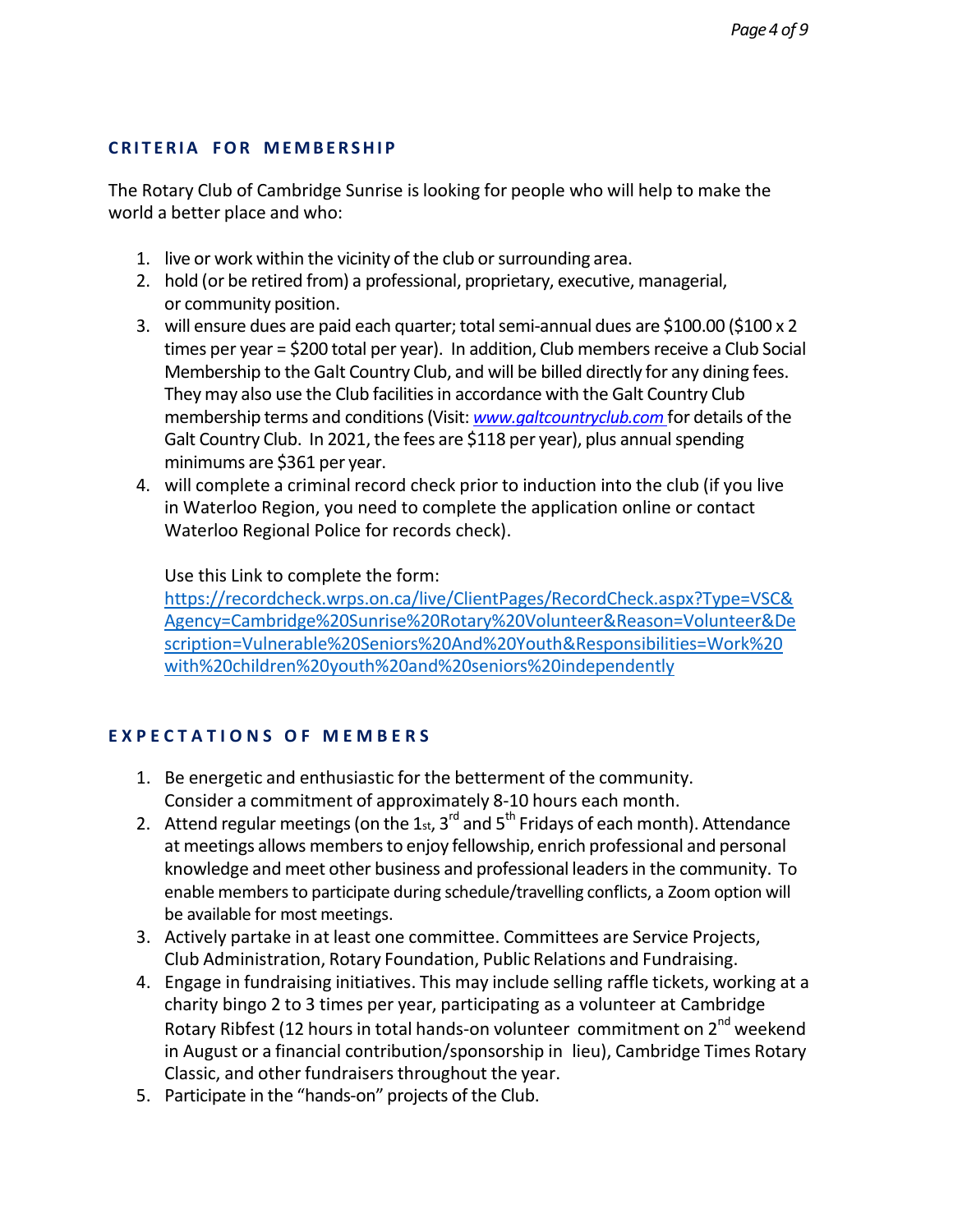6. Consider becoming a sustaining member. We encourage each member to contribute to The Rotary Foundation (\$100 USD per year). This aligns with the Foundation's call to action, "Every Rotarian, Every Year," and members are considered "sustaining members" if they make this annual gift.

#### **NOMINA T ION PROC E S S FOR M E MB E RSHI P**

Individuals who wish to have their name considered for nomination are requested to complete and submit an application form to The Rotary Club of Cambridge Sunrise and be prepared to attend an orientation meeting.

## **QUE ST IO NS?**

For more information about the Rotary Club of Cambridge Sunrise and Rotary International please visit:

Rotary Club of Cambridge Sunrise website: [www.rotarycambridge.com](http://www.rotarycambridge.com/) Rotary Club of Cambridge Sunrise Facebook page: <https://www.facebook.com/CambridgeRotary/>

Rotary District 7080 [www.rotary7080.org](http://www.rotary7080.org/)

Rotary International website:<br>
Rotary International Facebook page: https://www.facebook.com/rotary/ Rotary International Facebook page:

Rotary District 7080 Facebook page: <https://www.facebook.com/Rotary7080/>

Galt Country Club **[www.galtcountryclub.com](http://www.galtcountryclub.com/)** 

Further questions may be directed to any member of the Club, or by e-mailing the Membership Committee Chair through the link on the Club website.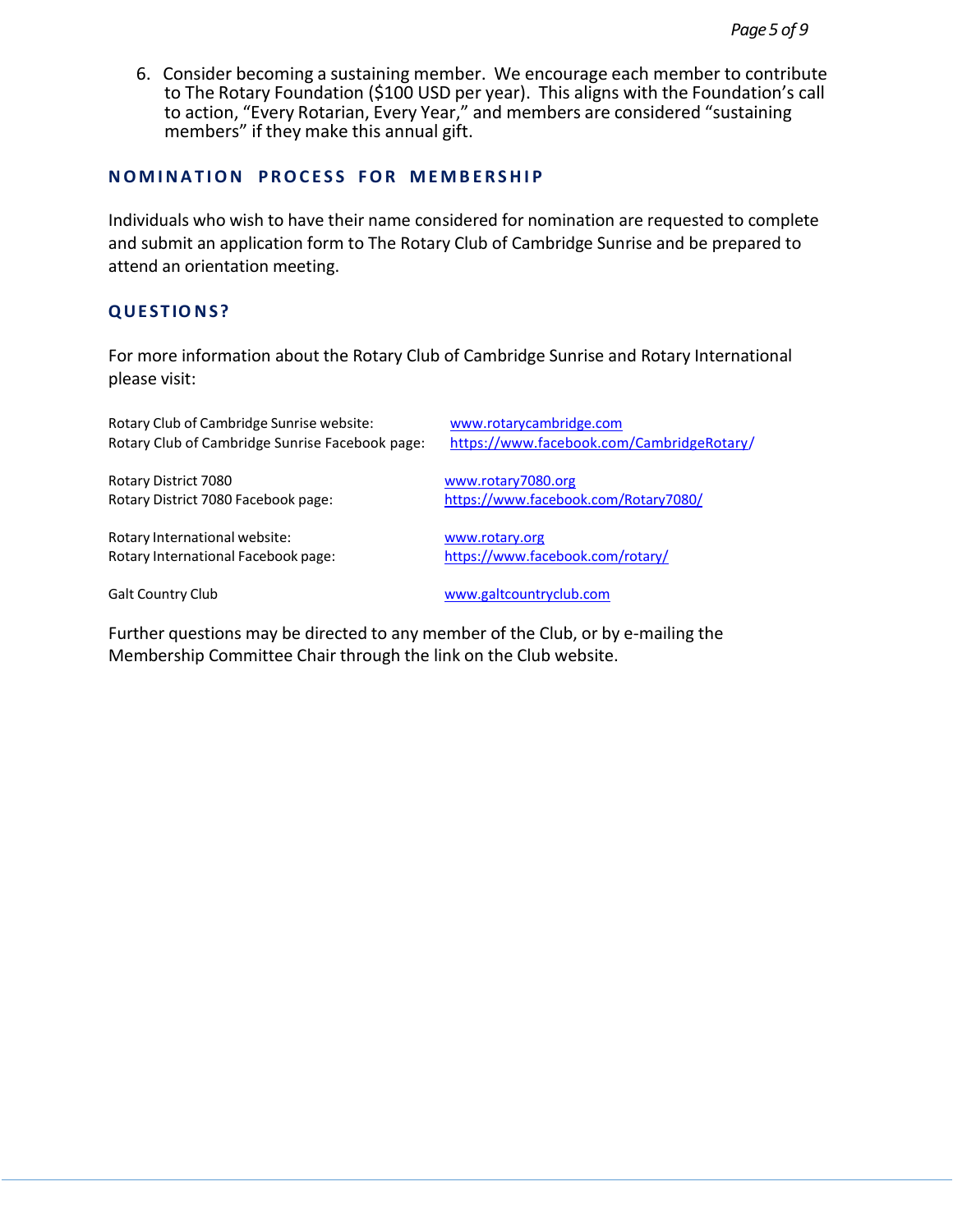

## **Membership Application Form**

| Have you had other professions, or do you have other expertise that's not related to your current<br>profession? |  |
|------------------------------------------------------------------------------------------------------------------|--|
|                                                                                                                  |  |
|                                                                                                                  |  |
|                                                                                                                  |  |
|                                                                                                                  |  |
|                                                                                                                  |  |
|                                                                                                                  |  |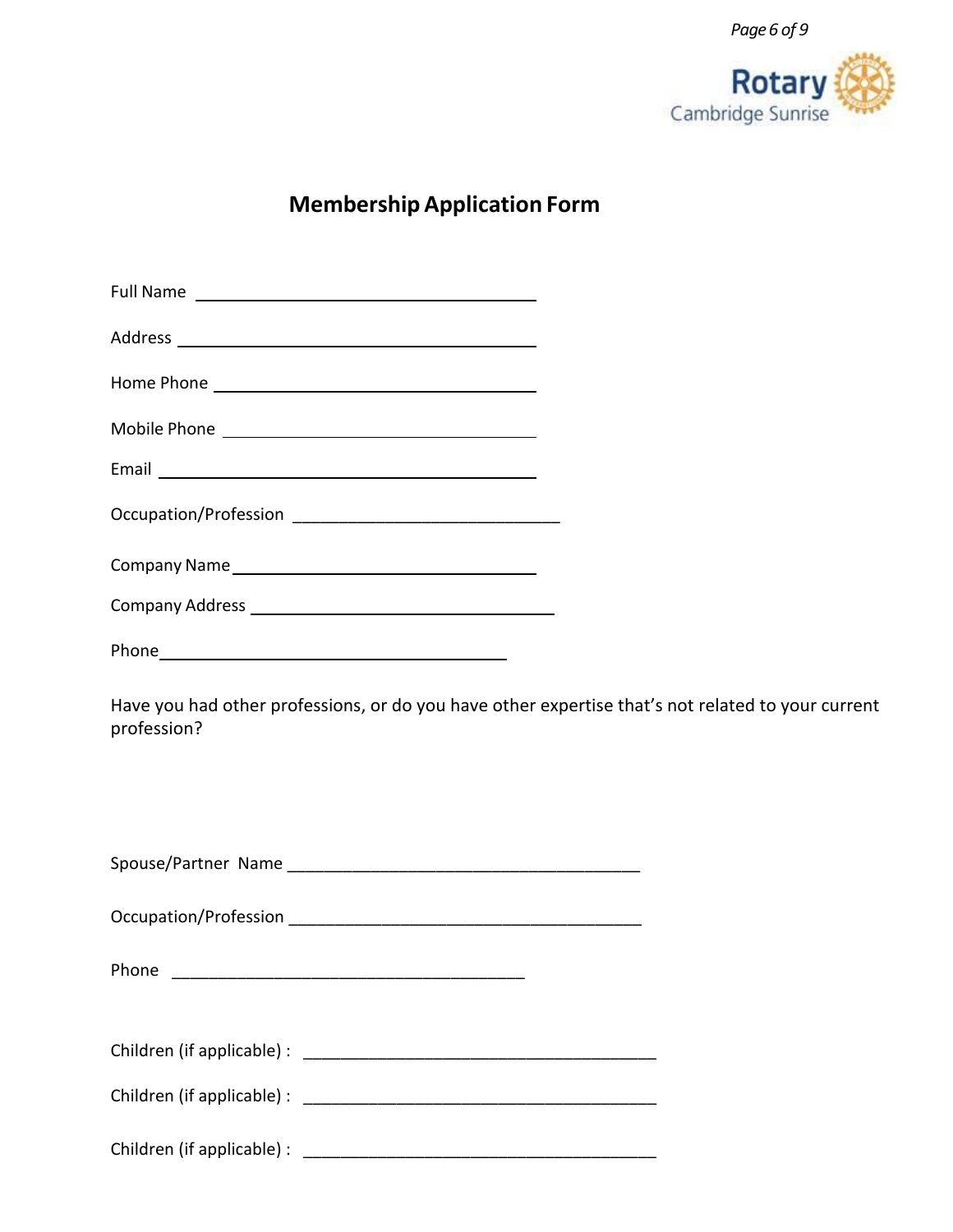Rotary Connections: **Example 2018** 

Other Community Contributions: (Describe any community connections – to church, alumni associations, volunteer experiences with community agencies, boards or events):

**Expectations of Rotary:** (In joining Rotary, what experiences and opportunities would make your membership successful? Is there a particular area of service that interests you?)

**Family Participation in Rotary:** (Family members and friends are welcome to participate in Rotary events, fundraisers, community service projects … are there ways to would like to involve your family?)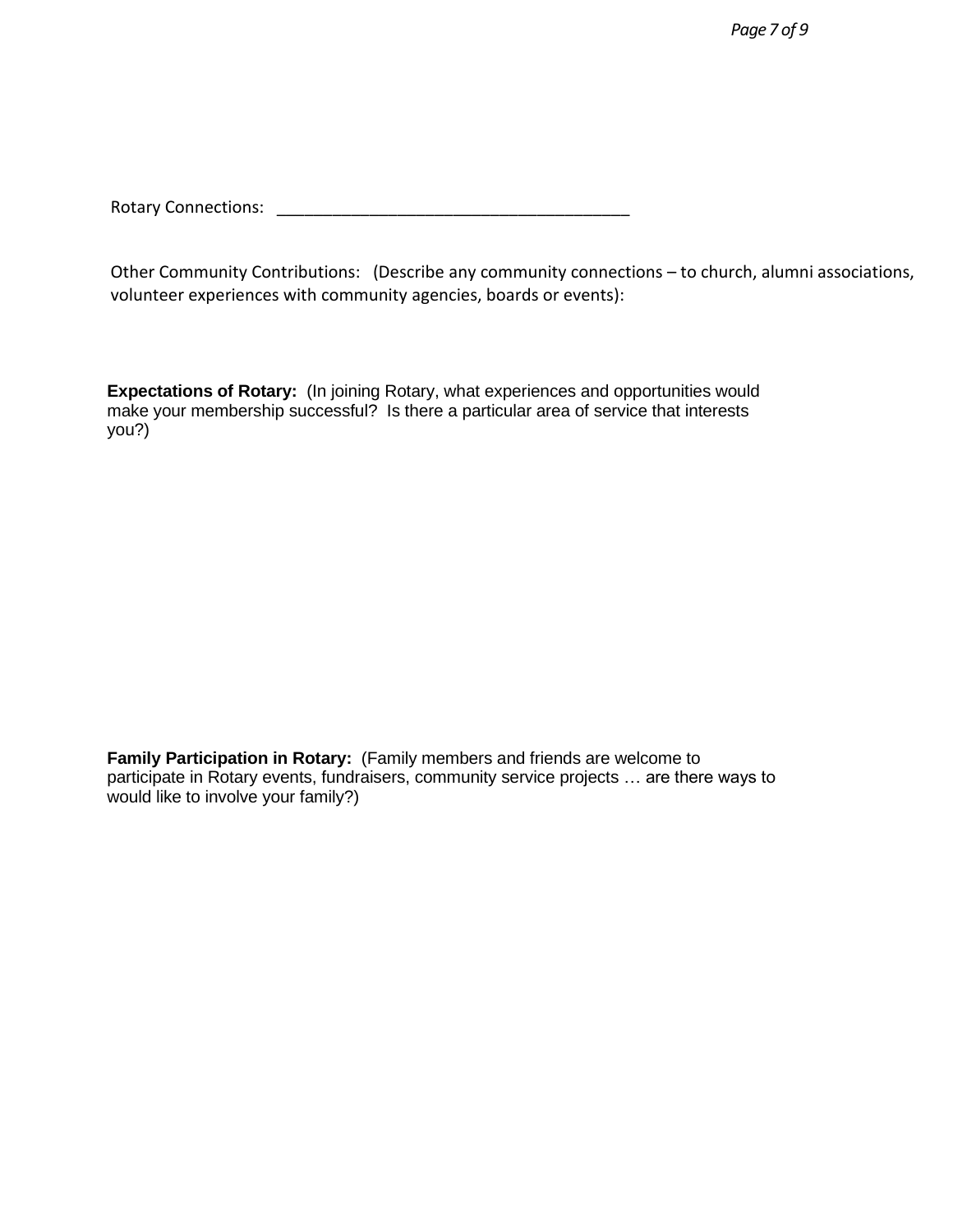Please indicate any skills/areas of expertise or experience that you believe are helpful to your membership with Rotary Cambridge Sunrise and serving our local, District or global community.

- ❑ Communications
- ❑ Community Development
- ❑ Community Service
- ❑ Event Planning
- ❑ Executive Leadership
- ❑ Finance
- ❑ Fundraising
- ❑ IT/Technology
- ❑ Public Relations
- ❑ Public Speaking
- ❑ Sales
- ❑ Strategic Planning

Other Skills/Experiences:

I acknowledge that, in joining Cambridge Sunrise Rotary**:**

- 1. I will follow Rotary's Four Way Test
- 2. I will contribute to be an effective member
- 3. I will use my skills and experiences to assist the Club in serving our community
- 4. I will demonstrate a commitment to the values of the Club
- 5. I will fulfill my financial obligations as a member of the Club

**SIGNATURE**

## **DATE**

**Please submit to your sponsor (a current Club member) or send to: Scott Hebert, Membership Chair E-mail to [scott.hebert@sympatico.ca](mailto:scott.hebert@sympatico.ca)**

**(by Canada Post)**

**Membership Committee • Rotary Cambridge Sunrise 40 Tamarack Court • Cambridge, ON • N3C 3A8 • Canada**